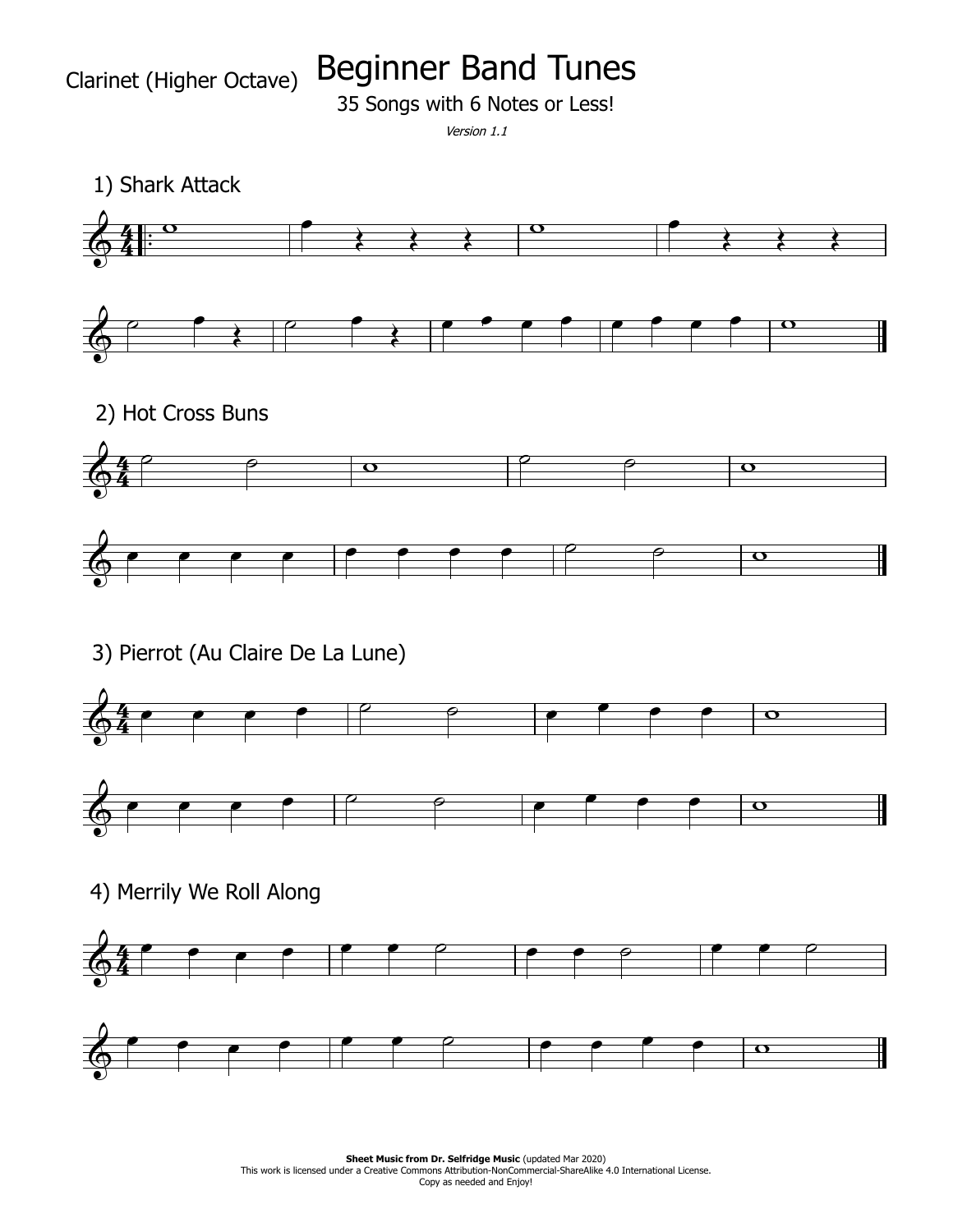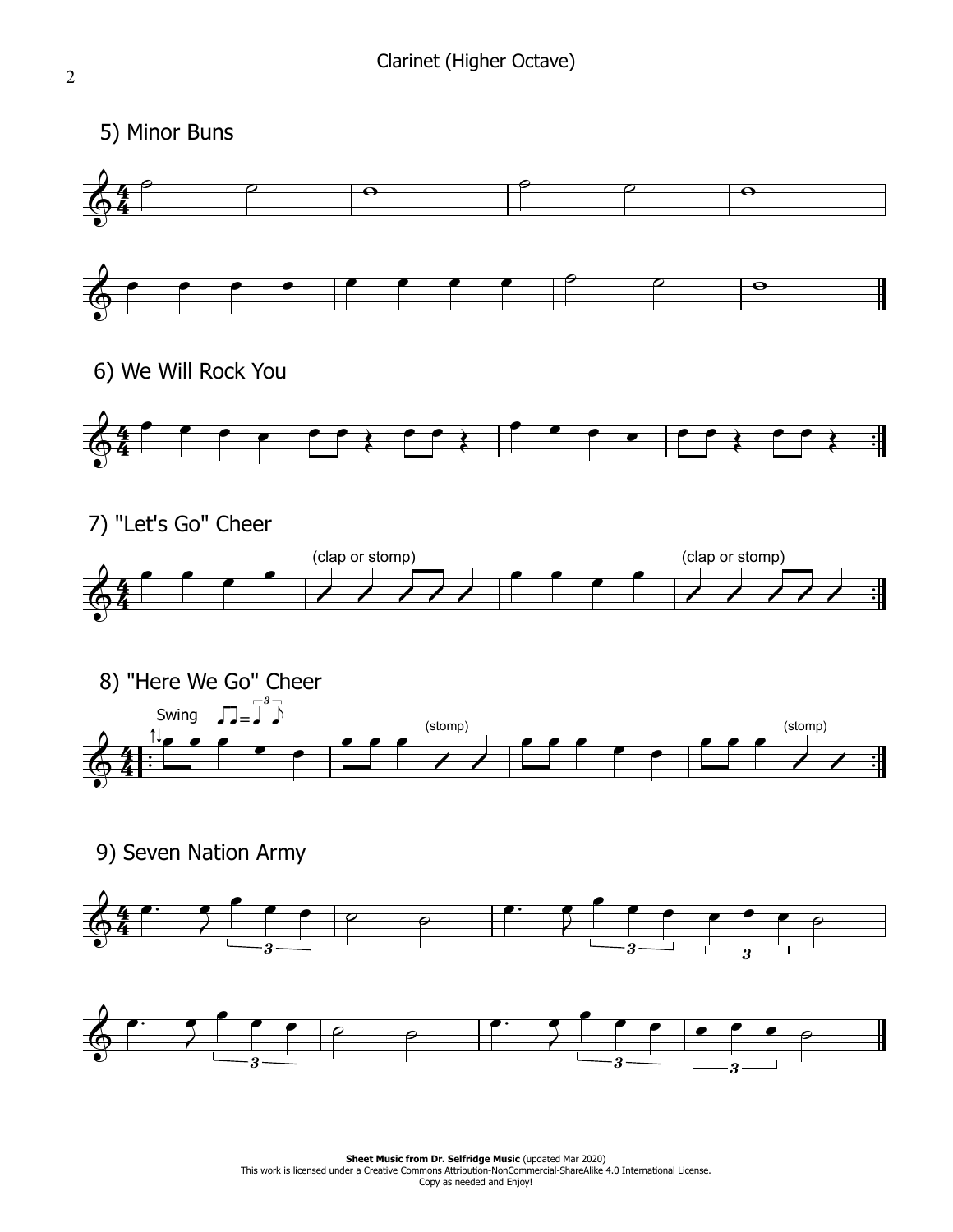

11) Another One Bites the Dust



12) Hot Cross Buns Harmony (Play together with song #2 as <sup>a</sup> duet with <sup>a</sup> friend)





13) Mary Had a Little Lamb



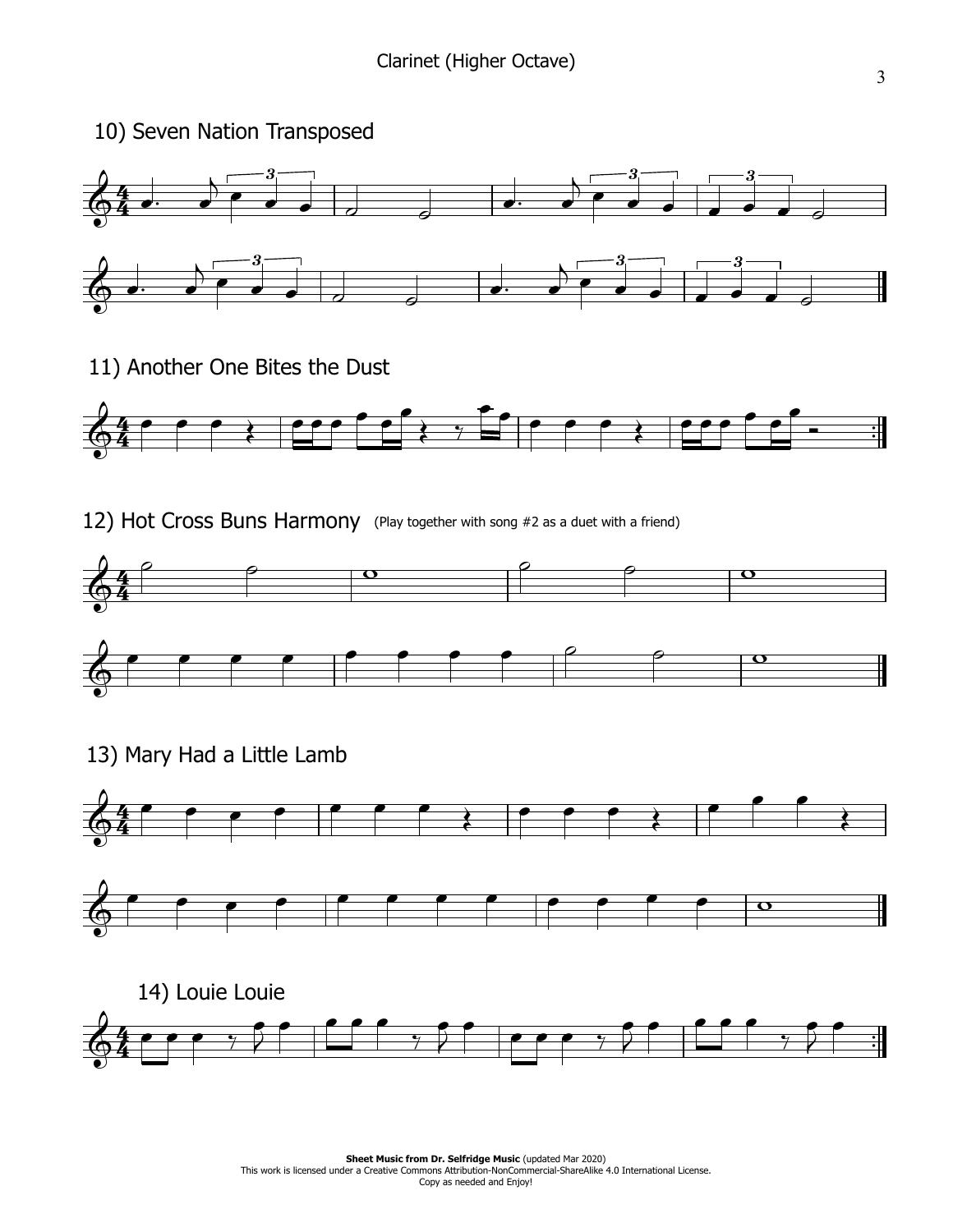

16) Eve of the Tiger





17) Go Tell Aunt Rhody





18) Minor Mary



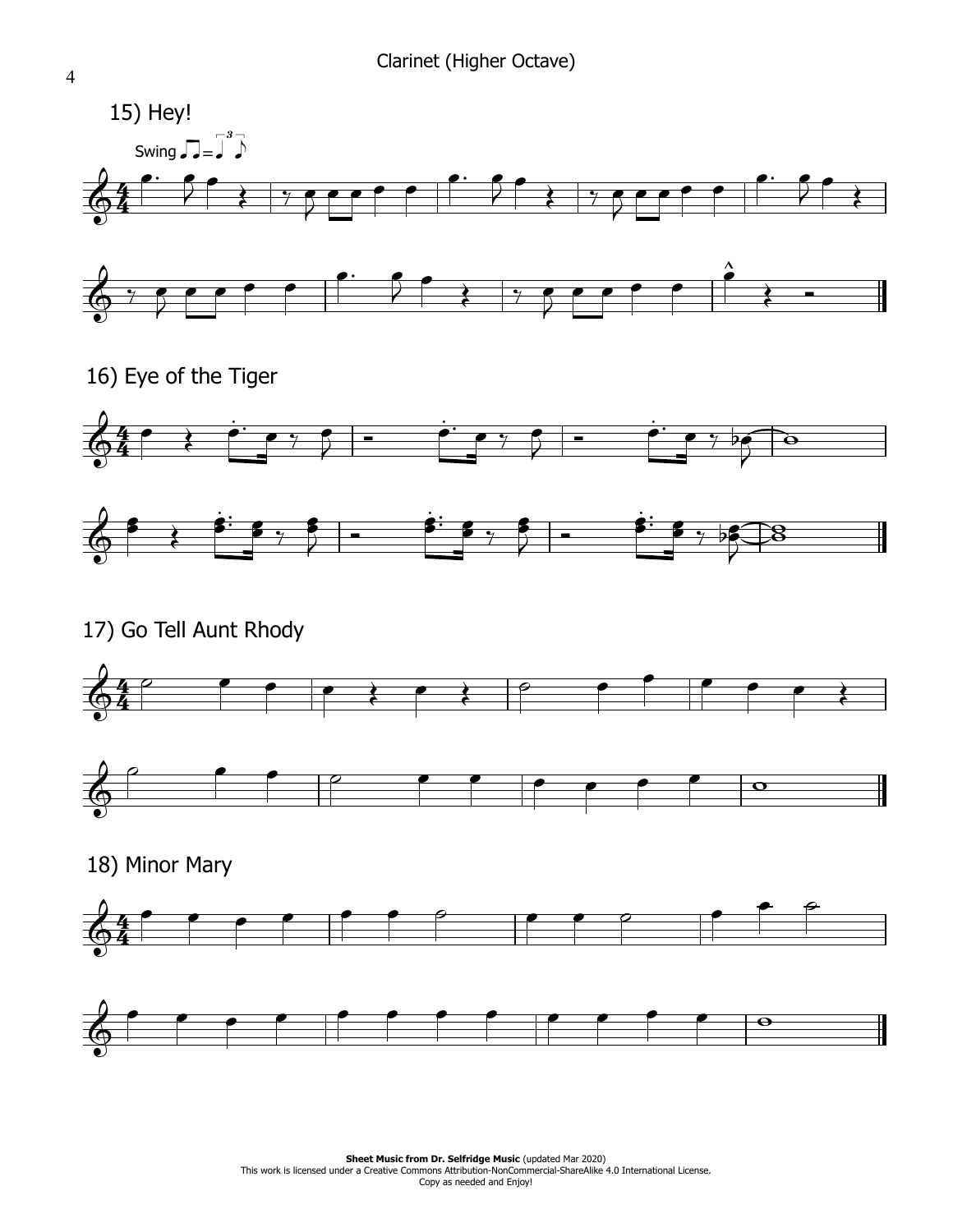## 19) Twinkle Twinkle

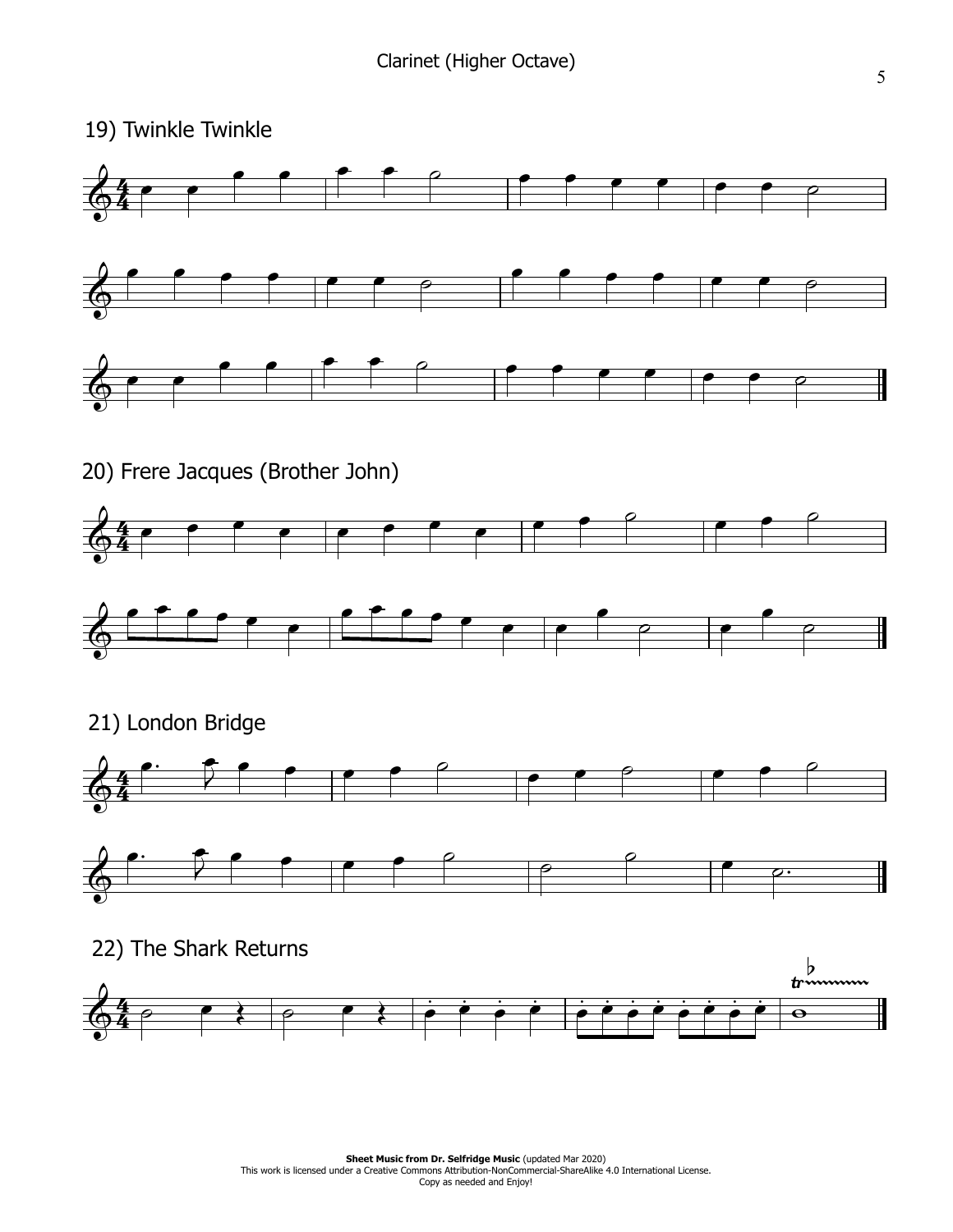

25) Ode to Joy (Beethoven's 9th Symphony Theme)



**Sheet Music from Dr. Selfridge Music (updated Mar 2020) Sheet Music from Dr. Selfridge Music** (updated Mar 2020)<br>This work is licensed under a Creative Commons Attribution-NonCommercial-ShareAlike 4.0 International License. Copy as needed and Enjoy!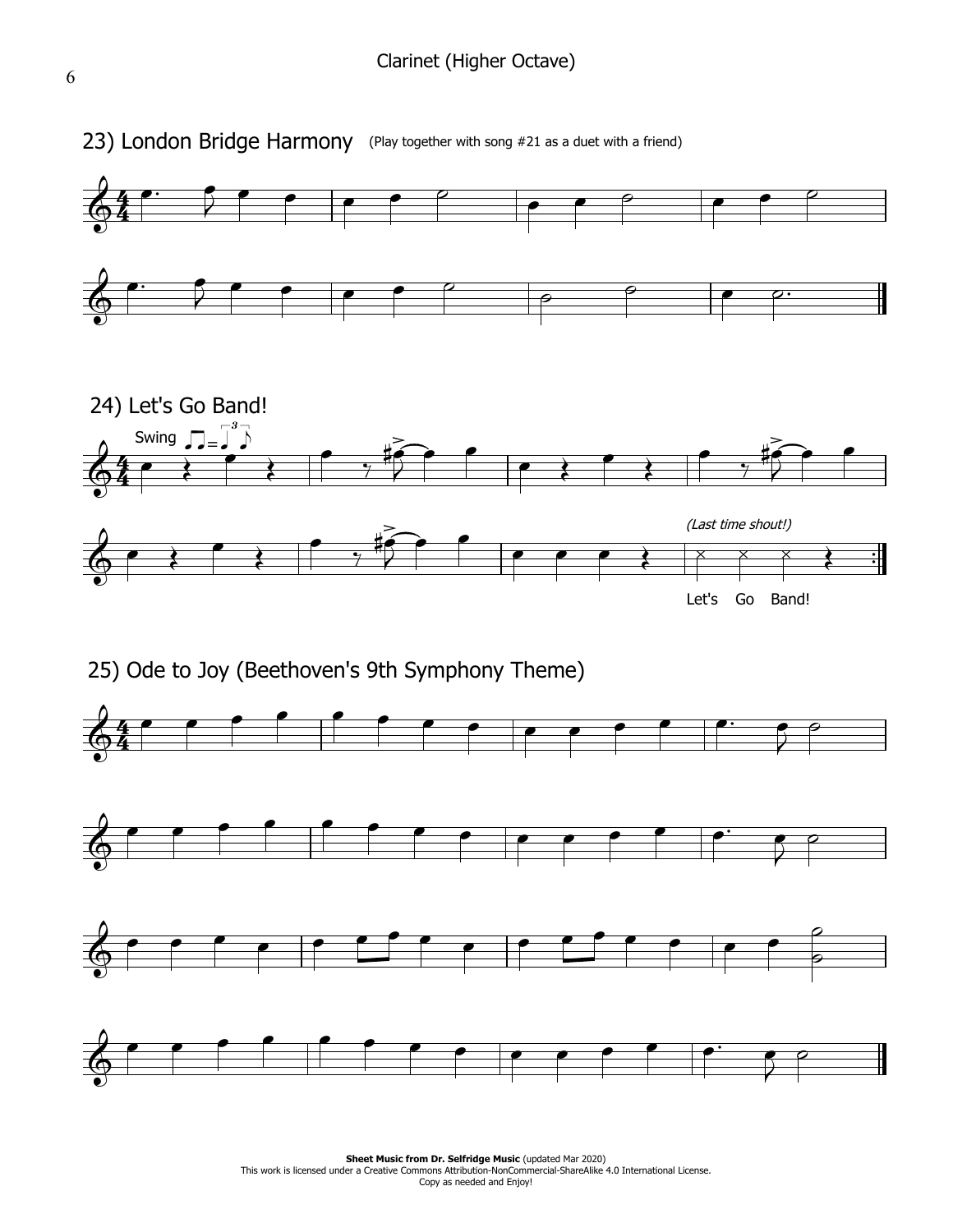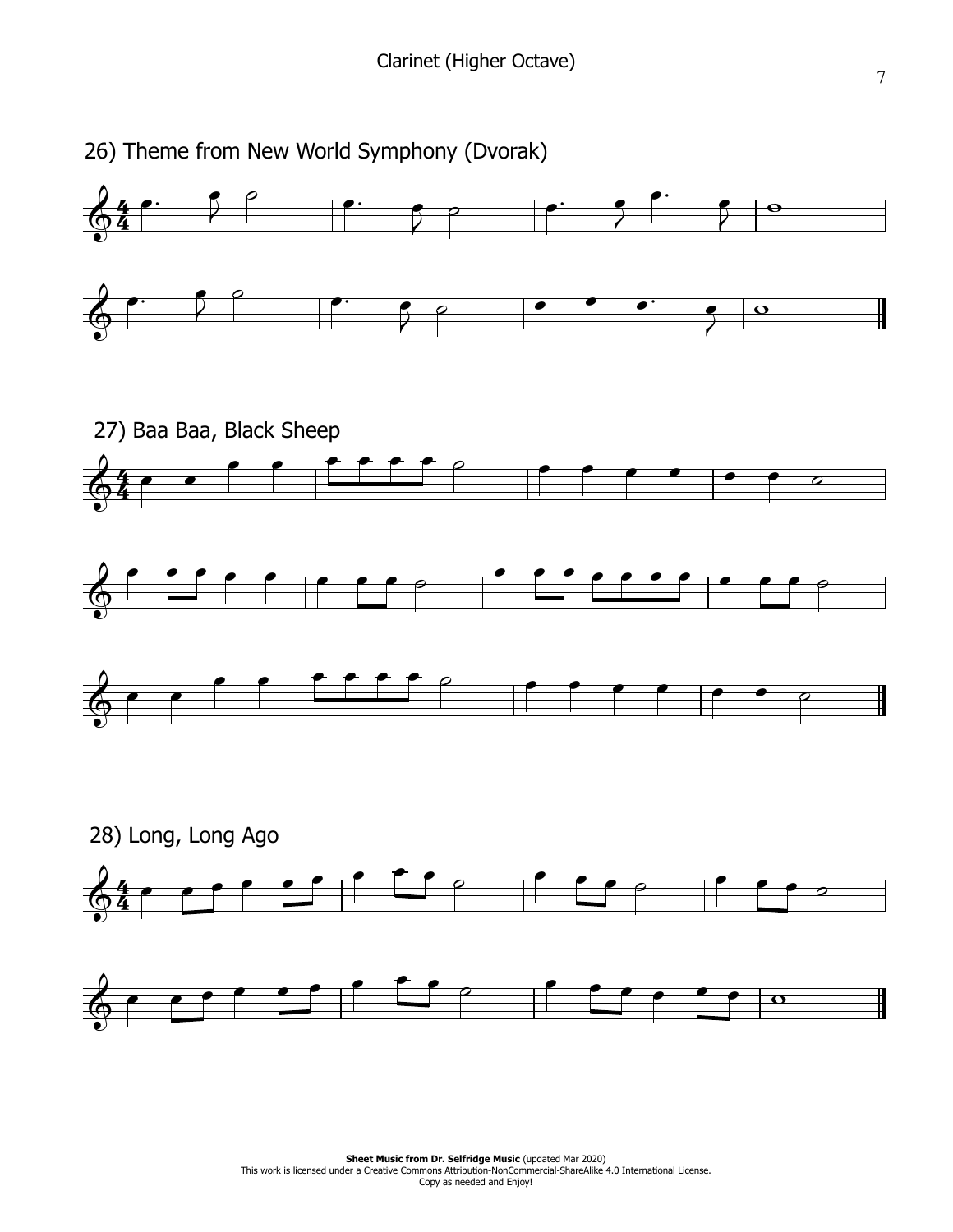

**Sheet Music from Dr. Selfridge Music (updated Mar 2020) Sheet Music from Dr. Selfridge Music** (updated Mar 2020)<br>This work is licensed under a Creative Commons Attribution-NonCommercial-ShareAlike 4.0 International License. Copy as needed and Enjoy!